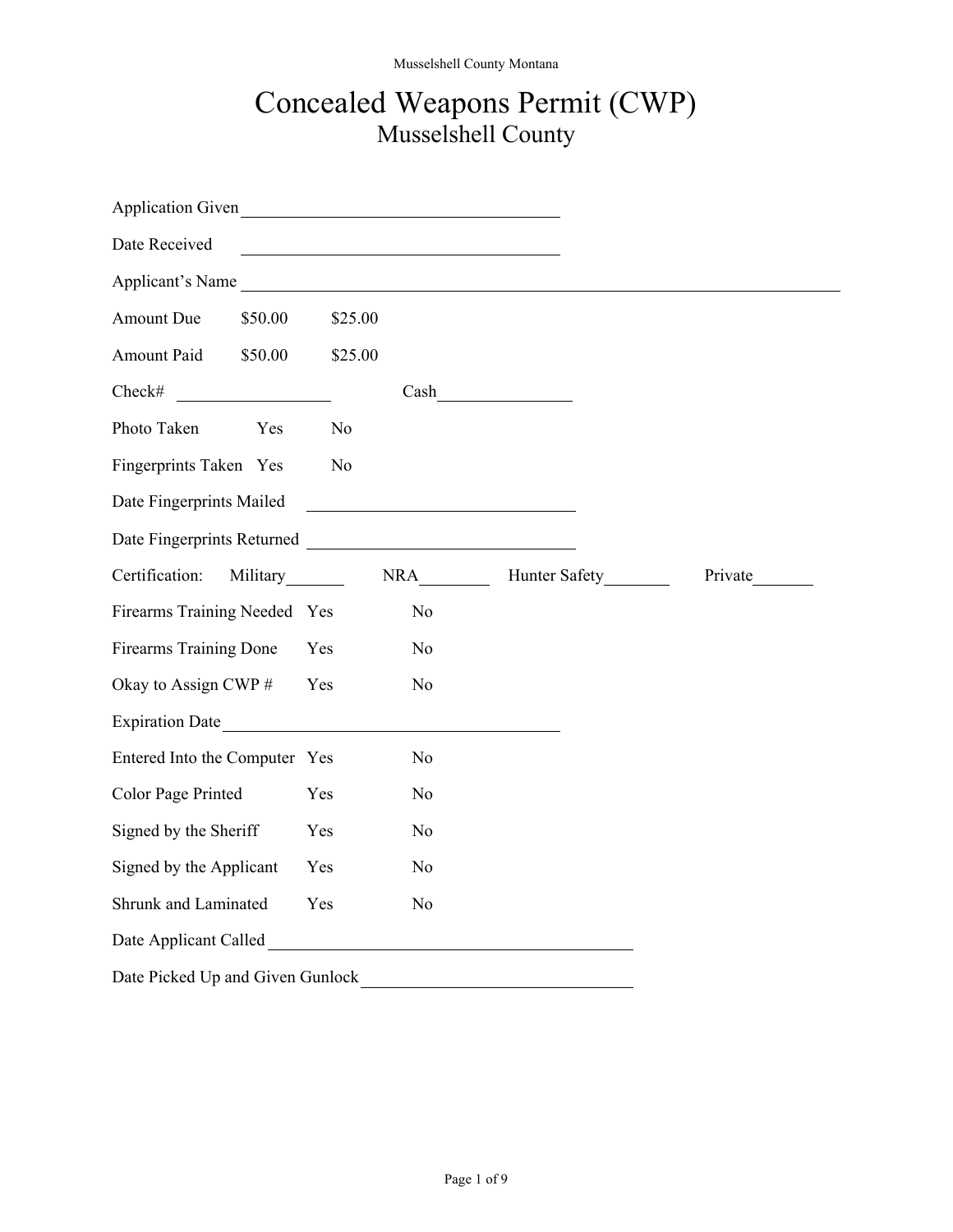# Concealed Weapon Permit Requirements

Upon completion of application, please submit the following: Make an appointment to be fingerprinted (24 hour notice would be appreciated).

Fee of \$50.00 made payable to Musselshell County Sheriff. (Renewal fee is \$25.00)

Must show proof of Certified Firearms Training: Military DD214 Hunter Safety Certification NRA Certification Certified by Private Licensed Firearms Instructor

#### **Failure to complete any of the above will make the permit null and void**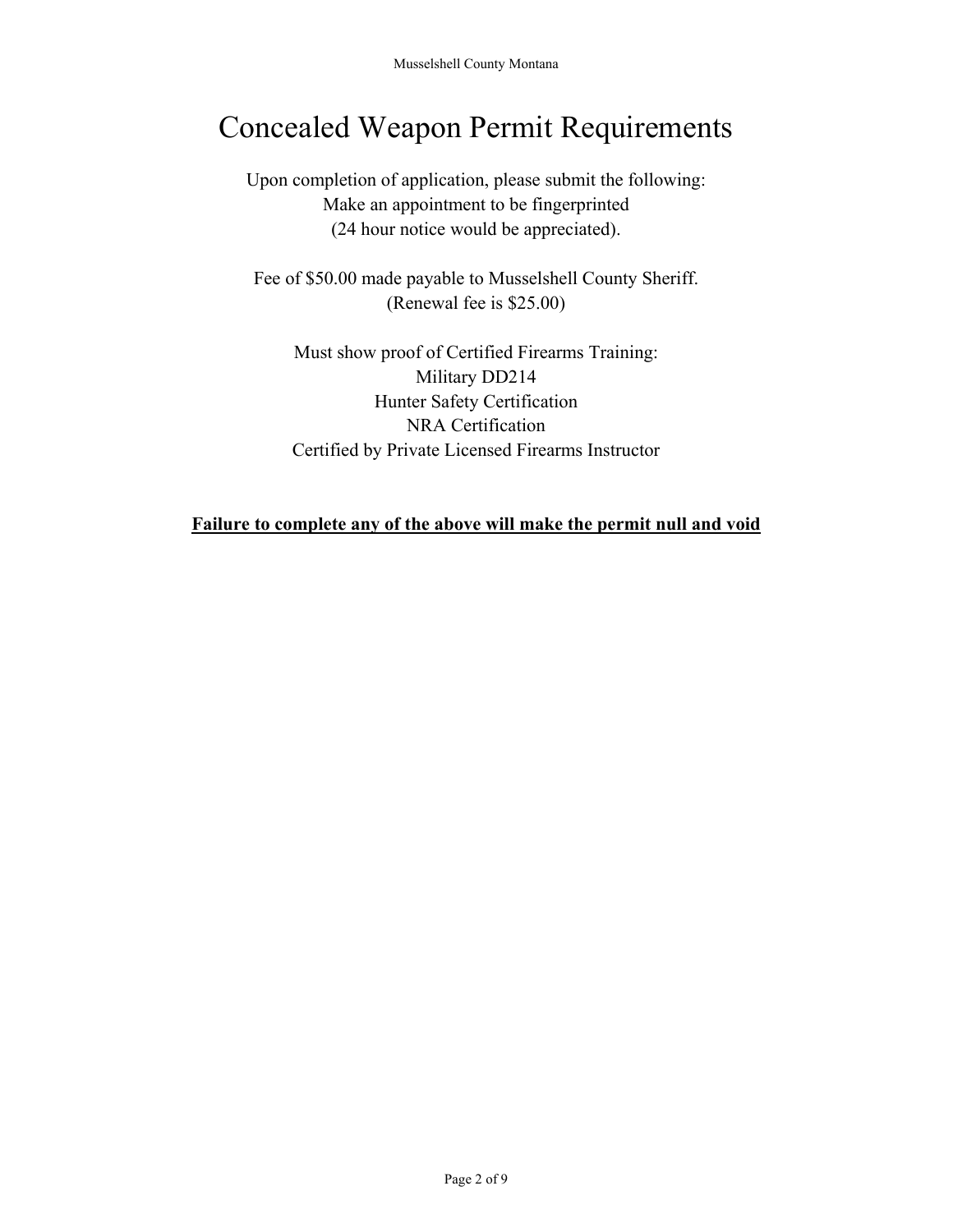## **STATE OF MONTANA CONCEALED WEAPONS PERMIT APPLICATION**

#### TO BE COMPLETED BY EACH PERSON MAKING APPLICATION

| RESIDENT OF MONTANA AT LEAST 6 MONTHS () YES |                    | $($ $)$ NO |
|----------------------------------------------|--------------------|------------|
| CITIZEN OF THE UNITED STATES                 | $( )$ YES $( )$ NO |            |
| 18 YEARS OF AGE OR OLDER                     | $( )$ YES $( )$ NO |            |

PLEASE PRINT OR TYPE

6.

| FULL NAME:               |                                            |                                                                                                                                                                                                                                                                                                                        |                |                |                     |
|--------------------------|--------------------------------------------|------------------------------------------------------------------------------------------------------------------------------------------------------------------------------------------------------------------------------------------------------------------------------------------------------------------------|----------------|----------------|---------------------|
|                          | <b>LAST</b>                                |                                                                                                                                                                                                                                                                                                                        | <b>FIRST</b>   | <b>MIDDLE</b>  |                     |
| <b>ADDRESS:</b><br>HOME: |                                            |                                                                                                                                                                                                                                                                                                                        |                |                |                     |
|                          | <b>STREET</b>                              | <b>CITY</b>                                                                                                                                                                                                                                                                                                            |                | <b>STATE</b>   | ZIP                 |
|                          |                                            | EMPLOYER:                                                                                                                                                                                                                                                                                                              |                |                |                     |
|                          |                                            | ADDRESS: STREET CITY                                                                                                                                                                                                                                                                                                   |                | <b>STATE</b>   | ZIP                 |
|                          |                                            |                                                                                                                                                                                                                                                                                                                        |                |                |                     |
|                          | PHONE: HOME                                | <b>EMPLOYER</b>                                                                                                                                                                                                                                                                                                        |                | <b>MESSAGE</b> |                     |
|                          |                                            |                                                                                                                                                                                                                                                                                                                        |                |                |                     |
|                          |                                            | DRIVER'S LICENSE #: ______________________________ISSUING STATE: ________________                                                                                                                                                                                                                                      |                |                |                     |
|                          |                                            | SOCIAL SECURITY #: RACE:                                                                                                                                                                                                                                                                                               |                |                |                     |
|                          |                                            | SEX: _________HT: _________WT: __________EYES: __________HAIR: _________________                                                                                                                                                                                                                                       |                |                |                     |
| YEARS:                   |                                            | LIST EACH FORMER EMPLOYER OR BUSINESS ENGAGED IN FOR THE LAST FIVE (5)                                                                                                                                                                                                                                                 |                |                |                     |
|                          | <b>EMPLOYER OR</b><br><b>BUSINESS NAME</b> |                                                                                                                                                                                                                                                                                                                        | <b>ADDRESS</b> |                | DATES OF EMPLOYMENT |
|                          |                                            | $1.$ $\frac{1}{\sqrt{1-\frac{1}{2}}\left(1-\frac{1}{2}\right)}$                                                                                                                                                                                                                                                        |                |                |                     |
|                          |                                            | 2. $\frac{1}{2}$ $\frac{1}{2}$ $\frac{1}{2}$ $\frac{1}{2}$ $\frac{1}{2}$ $\frac{1}{2}$ $\frac{1}{2}$ $\frac{1}{2}$ $\frac{1}{2}$ $\frac{1}{2}$ $\frac{1}{2}$ $\frac{1}{2}$ $\frac{1}{2}$ $\frac{1}{2}$ $\frac{1}{2}$ $\frac{1}{2}$ $\frac{1}{2}$ $\frac{1}{2}$ $\frac{1}{2}$ $\frac{1}{2}$ $\frac{1}{2}$ $\frac{1}{2}$ |                |                |                     |
|                          |                                            | $\frac{3}{2}$ $\frac{1}{2}$ $\frac{3}{2}$ $\frac{1}{2}$ $\frac{1}{2}$ $\frac{1}{2}$ $\frac{1}{2}$ $\frac{1}{2}$ $\frac{1}{2}$ $\frac{1}{2}$ $\frac{1}{2}$ $\frac{1}{2}$ $\frac{1}{2}$ $\frac{1}{2}$ $\frac{1}{2}$ $\frac{1}{2}$ $\frac{1}{2}$ $\frac{1}{2}$ $\frac{1}{2}$ $\frac{1}{2}$ $\frac{1}{2}$ $\frac{1}{2}$    |                |                |                     |
|                          |                                            | 4.                                                                                                                                                                                                                                                                                                                     |                |                |                     |
|                          | 5.                                         |                                                                                                                                                                                                                                                                                                                        |                |                |                     |
|                          |                                            |                                                                                                                                                                                                                                                                                                                        |                |                |                     |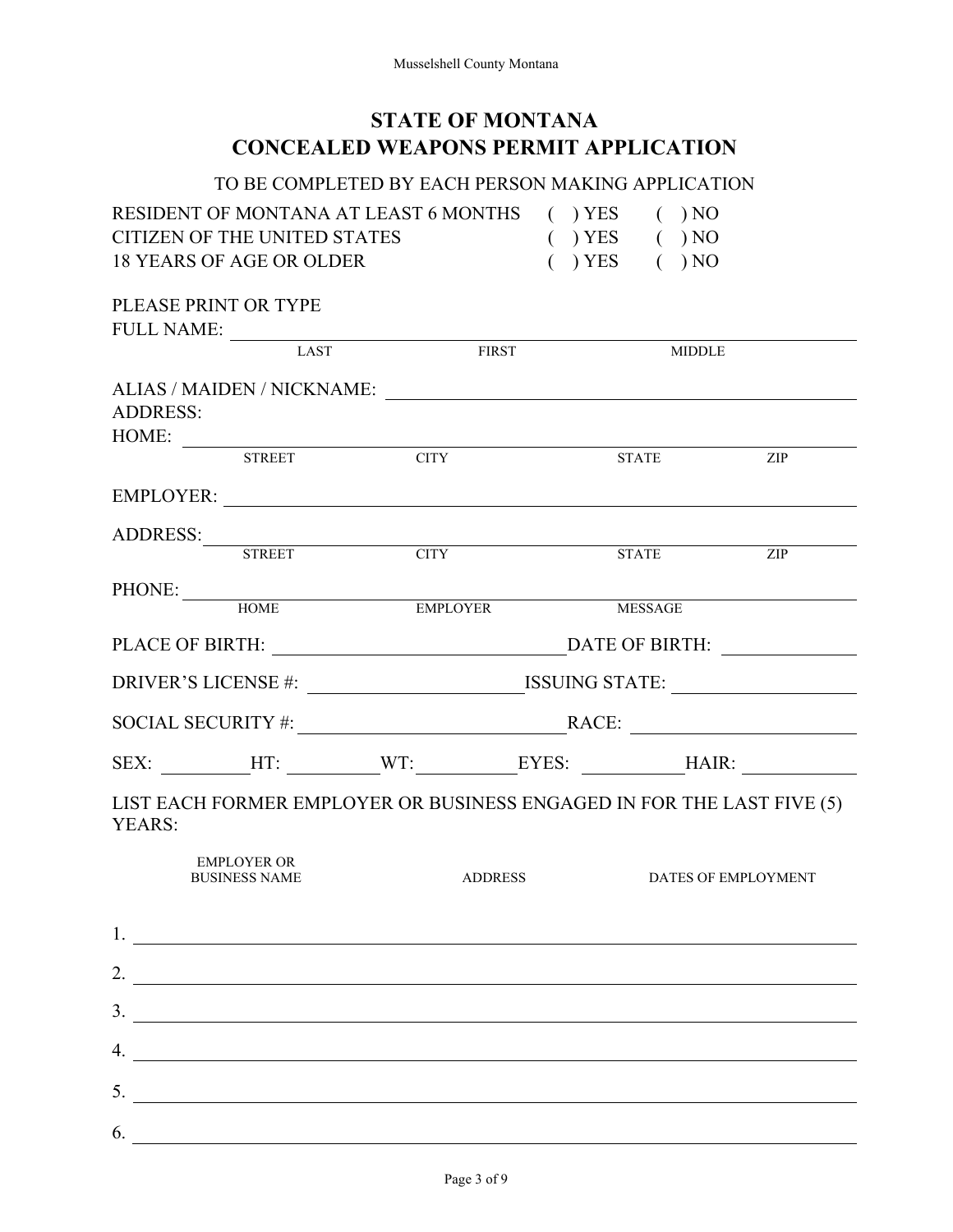#### Musselshell County Montana

## LIST EACH PLACE IN WHICH YOU HAVE LIVED FOR THE LAST FIVE (5) YEARS:

|                | <b>ADDRESS</b>                                                                                                                                                                                                                                   | <b>CITY</b>    | <b>STATE</b>  | <b>DATES OF RESIDENCE</b>                                                                                                                                                                                                                                                                                              |
|----------------|--------------------------------------------------------------------------------------------------------------------------------------------------------------------------------------------------------------------------------------------------|----------------|---------------|------------------------------------------------------------------------------------------------------------------------------------------------------------------------------------------------------------------------------------------------------------------------------------------------------------------------|
|                |                                                                                                                                                                                                                                                  |                |               |                                                                                                                                                                                                                                                                                                                        |
|                |                                                                                                                                                                                                                                                  |                |               | 2. $\frac{1}{2}$ $\frac{1}{2}$ $\frac{1}{2}$ $\frac{1}{2}$ $\frac{1}{2}$ $\frac{1}{2}$ $\frac{1}{2}$ $\frac{1}{2}$ $\frac{1}{2}$ $\frac{1}{2}$ $\frac{1}{2}$ $\frac{1}{2}$ $\frac{1}{2}$ $\frac{1}{2}$ $\frac{1}{2}$ $\frac{1}{2}$ $\frac{1}{2}$ $\frac{1}{2}$ $\frac{1}{2}$ $\frac{1}{2}$ $\frac{1}{2}$ $\frac{1}{2}$ |
|                |                                                                                                                                                                                                                                                  |                |               |                                                                                                                                                                                                                                                                                                                        |
|                |                                                                                                                                                                                                                                                  |                |               | $\mathcal{A}$ .                                                                                                                                                                                                                                                                                                        |
|                |                                                                                                                                                                                                                                                  |                |               |                                                                                                                                                                                                                                                                                                                        |
|                |                                                                                                                                                                                                                                                  |                |               | $\frac{1}{2}$                                                                                                                                                                                                                                                                                                          |
|                |                                                                                                                                                                                                                                                  |                |               |                                                                                                                                                                                                                                                                                                                        |
|                | HAVE YOU EVER BEEN ARRESTED FOR OR CONVICTED OF A CRIME OR FOUND<br>GUILTY IN A COURT-MARTIAL PROCEEDING? ( ) YES ( ) NO<br>IF YES, COMPLETE THE FOLLOWING:<br>(EXCEPTIONS: MINOR TRAFFIC VIOLATIONS)<br>(ATTACH ADDITIONAL SHEETS IF NECESSARY) |                |               |                                                                                                                                                                                                                                                                                                                        |
|                | <b>CITY</b>                                                                                                                                                                                                                                      | <b>STATE</b>   | <b>CHARGE</b> | DATE                                                                                                                                                                                                                                                                                                                   |
|                | 1.                                                                                                                                                                                                                                               |                |               |                                                                                                                                                                                                                                                                                                                        |
|                |                                                                                                                                                                                                                                                  |                |               | 2. $\frac{1}{2}$ $\frac{1}{2}$ $\frac{1}{2}$ $\frac{1}{2}$ $\frac{1}{2}$ $\frac{1}{2}$ $\frac{1}{2}$ $\frac{1}{2}$ $\frac{1}{2}$ $\frac{1}{2}$ $\frac{1}{2}$ $\frac{1}{2}$ $\frac{1}{2}$ $\frac{1}{2}$ $\frac{1}{2}$ $\frac{1}{2}$ $\frac{1}{2}$ $\frac{1}{2}$ $\frac{1}{2}$ $\frac{1}{2}$ $\frac{1}{2}$ $\frac{1}{2}$ |
|                |                                                                                                                                                                                                                                                  |                |               |                                                                                                                                                                                                                                                                                                                        |
| 3 <sub>1</sub> | <u> 1989 - Andrea Santa Andrea Andrea Andrea Andrea Andrea Andrea Andrea Andrea Andrea Andrea Andrea Andrea Andr</u>                                                                                                                             |                |               |                                                                                                                                                                                                                                                                                                                        |
| 4.             |                                                                                                                                                                                                                                                  |                |               | <u> 1989 - Andrea Santa Alemania, amerikana amerikana amerikana amerikana amerikana amerikana amerikana amerikan</u>                                                                                                                                                                                                   |
| 5.             | LIST THREE PERSONS WHOM YOU HAVE KNOWN FOR AT LEAST FIVE (5)<br>YEARS THAT WILL BE CREDIBLE WITNESSES TO YOUR GOOD MORAL<br>CHARACTER AND PEACEABLE DISPOSITION (DO NOT INCLUDE RELATIVES OR<br>PRESENT / PAST EMPLOYERS):                       |                |               |                                                                                                                                                                                                                                                                                                                        |
|                | <b>NAME</b>                                                                                                                                                                                                                                      | <b>ADDRESS</b> |               | <b>PHONE</b>                                                                                                                                                                                                                                                                                                           |
|                |                                                                                                                                                                                                                                                  |                |               |                                                                                                                                                                                                                                                                                                                        |
|                |                                                                                                                                                                                                                                                  |                |               | 2. $\frac{1}{2}$ $\frac{1}{2}$ $\frac{1}{2}$ $\frac{1}{2}$ $\frac{1}{2}$ $\frac{1}{2}$ $\frac{1}{2}$ $\frac{1}{2}$ $\frac{1}{2}$ $\frac{1}{2}$ $\frac{1}{2}$ $\frac{1}{2}$ $\frac{1}{2}$ $\frac{1}{2}$ $\frac{1}{2}$ $\frac{1}{2}$ $\frac{1}{2}$ $\frac{1}{2}$ $\frac{1}{2}$ $\frac{1}{2}$ $\frac{1}{2}$ $\frac{1}{2}$ |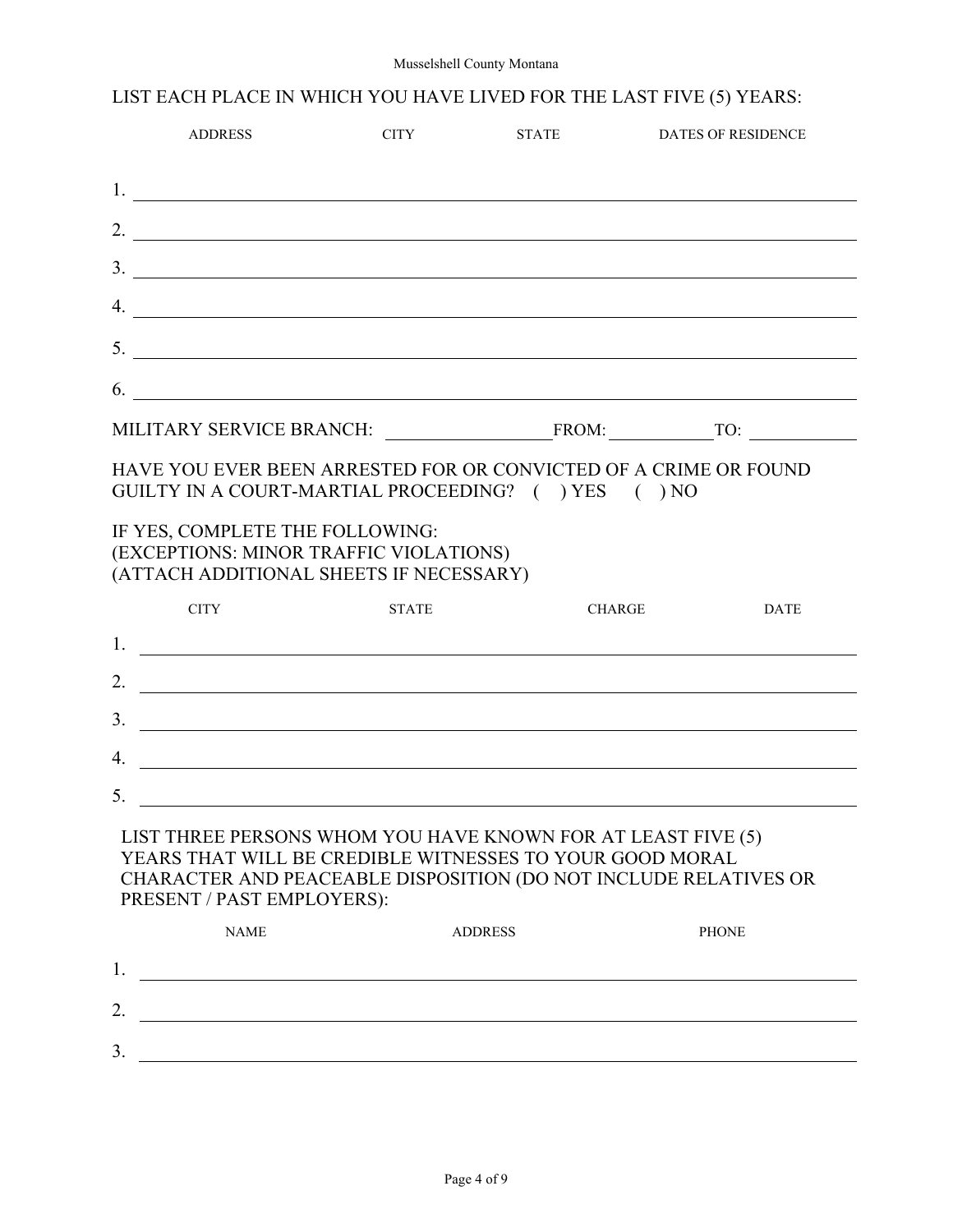#### IN COMPLETE DETAIL, PLEASE EXPLAIN YOUR REASONS FOR REQUESTING PERMIT (ATTACH ADDITIONAL SHEET IF NECESSARY)



I, the undersigned applicant, swear that the foregoing information is true and correct to the best of my knowledge and belief and is given with the full knowledge that any misstatement contained herein may be sufficient cause for denial or revocation of a permit to carry a concealed weapon. I hereby authorize any person having information concerning me that relates to the information requested by this application and the requirements for a concealed weapon permit, either public record or otherwise, to furnish it to the sheriff to whom this application is made.

Signature

Date of Application

This application must be signed in the presence of the sheriff or his designee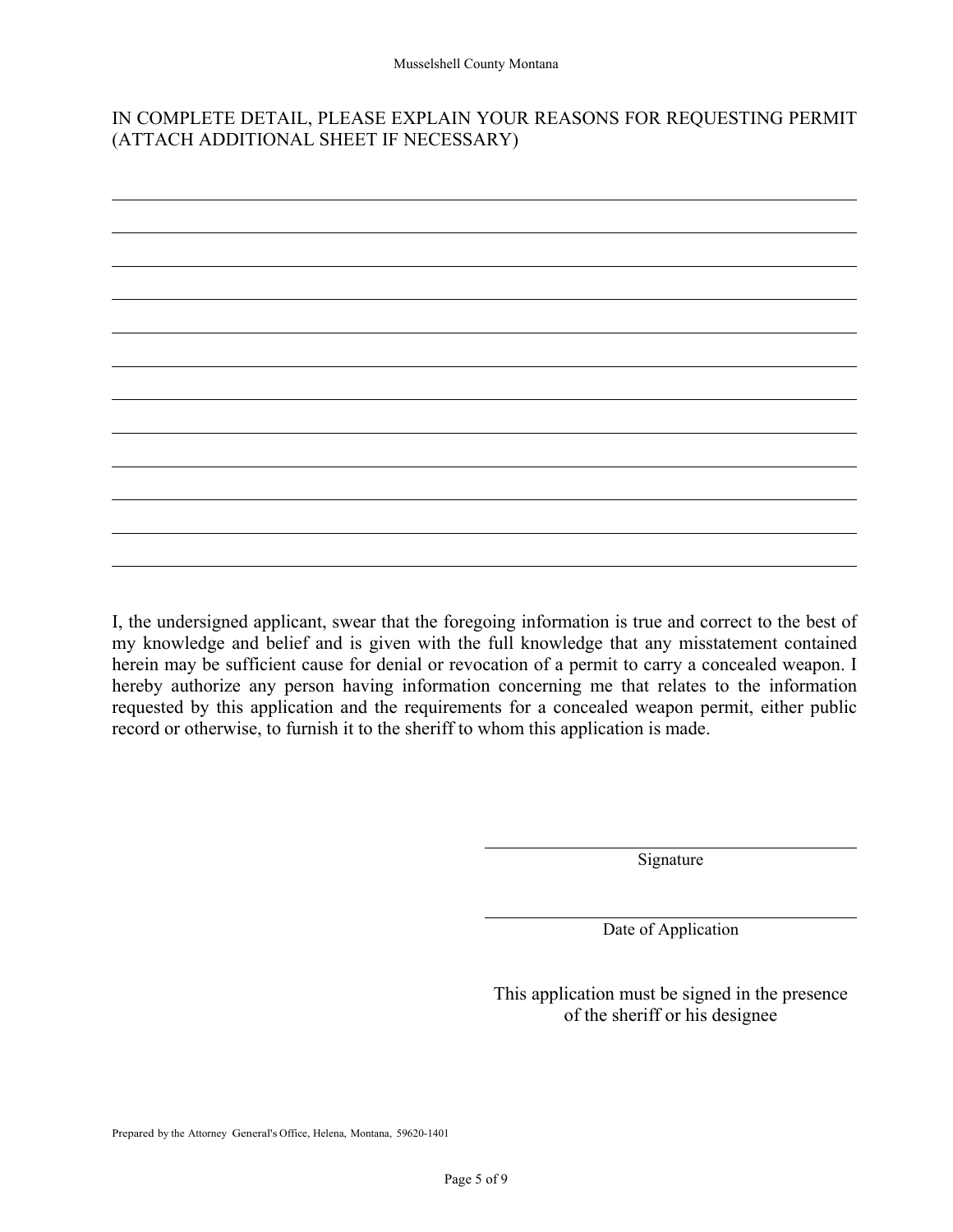## Montana Shooting Sports Association P.O. Box 4924 Missoula, Montana 59806

## **—STANDARD FIREARM SAFETY CHECK—**

## **PURPOSE, METHODOLOGY AND PRACTICE**

#### **PURPOSE**

The primary purpose of this standard gun safety check is to ascertain whether or not the person being checked bas sufficient familiarity with standard firearm safety procedures so as to be eligible for a Montana concealed weapon permit under Montana law. The Montana law about concealed weapon permits and this check reads as follows (as of 10/l/95):

"(3) an applicant for a permit under this section must, as a condition to issuance of the permit, be required by the sheriff to demonstrate familiarity with a firearm ...

(5) If the sheriff and applicant agree, the requirement is subsection (3) of demonstrating familiarity with a firearm may be satisfied by the applicant's passing, to the satisfaction of the sheriff or of any person or entity to which the sheriff delegates authority to give the test, a physical test in which the applicant demonstrates the applicant's familiarity with a firearm."

The firearm instructor applying this check may apply this Standard in other situations, at the discretion of the instructor.

#### **METHODOLOGY**

- 1. **General** This safety check is intended to apply to safety procedures with handguns, however, the instructor and person being checked may choose to apply the process outlined here for rifles and/or shotguns as well. The person being checked may be provided a copy of or information about these standards in advance of the check at the instructor's discretion.
- 2. **Environmental conditions** The safety must take place at a suitable shooting range, or other similar place where firing of firearms can be safely accomplished, and where an accidental discharge would have no safety consequence. If done out of doors, the safety check should be done under weather conditions that allow a fair display of the safe gun handling abilities of the person being checked. If done in a public place, such as a public shooting range, the instructor and the person being checked should be sufficiently separated from other persons so as to minimize any potential safety problems and to minimize distractions for the person being checked. During the check, the instructor must, at all times, maintain sufficient control of the student and situation to ensure that the process of the check does not violate safety or impose a risk on the instructor, the student, or others. If done at a shooting range with published or posted range safety rules, the test should be conducted in compliance with such rules.
- 3. **Test one person** For safety reasons, and for a fair test of any persons being checked, if the instructor is checking more than one person, others scheduled for the safety check should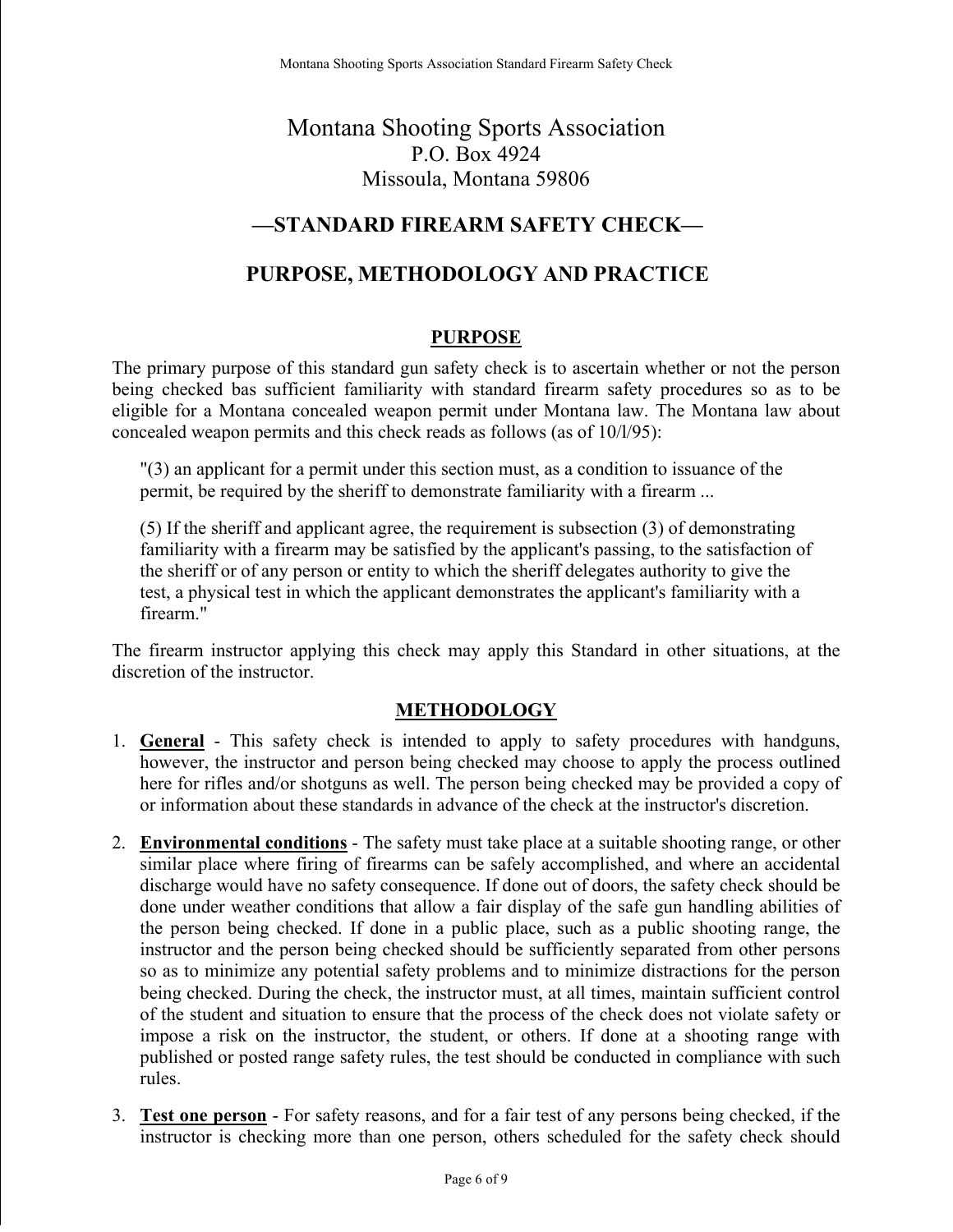wait some distance away from where the check is taking place and wait for their individual opportunity to take the safety check. One instructor should not check more than one person at a time, and other persons to be checked should not have the opportunity to benefit from viewing any mistakes that may be made by the person being checked.

- 4. **Firearm used** The person being checked must bring the firearm with which they wish to be checked, and they should be encouraged to bring the firearm or action type of firearm that they anticipate carrying should they apply for a concealed weapon permit. If the person being checked seeks the check for the purpose of applying for a concealed weapon permit, the firearm used for the check must be a handgun. In no case should the instructor record any details about the firearm the person being checked supplies.
- 5. **Application of this standard** Any person may utilize this Standard for a gun safety check. This Standard is considered to be in the public domain. Persons utilizing this Standard to test others for gun safety should be credentialed firearms or hunter safety instructors, or persons who have previously been so credentialed, or persons who have considerable experience with firearms and gun safety. No one may purport to be administering a test under this Standard on behalf of the Montana Shooting Sports Association unless that person has been individually authorized to do so by the sheriff to whom the person tested will apply for a concealed weapon permit. Only the sheriff who will issue the permit can authorize to do so by the sheriff to whom the person tested will apply for a concealed weapon permit. Only the sheriff who will issue the permit can authorize any other person to administer a gun safety check that the sheriff will accept in application for a concealed weapon permit.

#### **PRACTICE**

- 1. **Condition of firearm.** The person being checked must bring the supplied firearm to the place of the check in a safe condition. For purposes of this check, a safe condition may be either loaded or unloaded, but if the firearm is loaded, it must have any present safety devices engaged. Further, any firearm used for this test, whether loaded or unloaded must be contained in some sort of container, including gun case, gun bag, box, holster, or other container acceptable to the instructor. The person may not physically handle the firearm until prompted to do so by the instructor. Handlin!! of the supplied firearm by the person checked before being prompted to do so by the instructor is grounds for issuin2 the student a NO PASS score for the test. Upon examination by the instructor, the firearm used must appear to be suitable for safe function and use. The instructor may cancel the check, without prejudice to the person being checked, if, at any time, the instructor should determining that the firearm being used may have physical or mechanical safety problems.
- 2. **Muzzle direction.** At all times during the check, the person being checked must keep the muzzle pointed downrange, if at a shooting range, or the equivalent of downrange if at some other suitable location. If at any time, the person being checked should cause the muzzle of their firearm to point in a direction that is more than ninety degrees of angle away from an imaginary line between the person and the target designated by the instructor, such occurrence shall be grounds for issuing the student a NO PASS score for the test. At no time during the test may the person being checked handle the firearm in such a ways that places the instructor, or any other person, forward of the muzzle of the firearm. Forward of the muzzle is defined as forward of an imaginary line that is perpendicular to the bore of the firearm at the muzzle. If the person being checked should handle their firearm in such a way that the instructor or any other person is forward of the muzzle, such occurrence shall be grounds for issuing the student a NO PASS score for the test.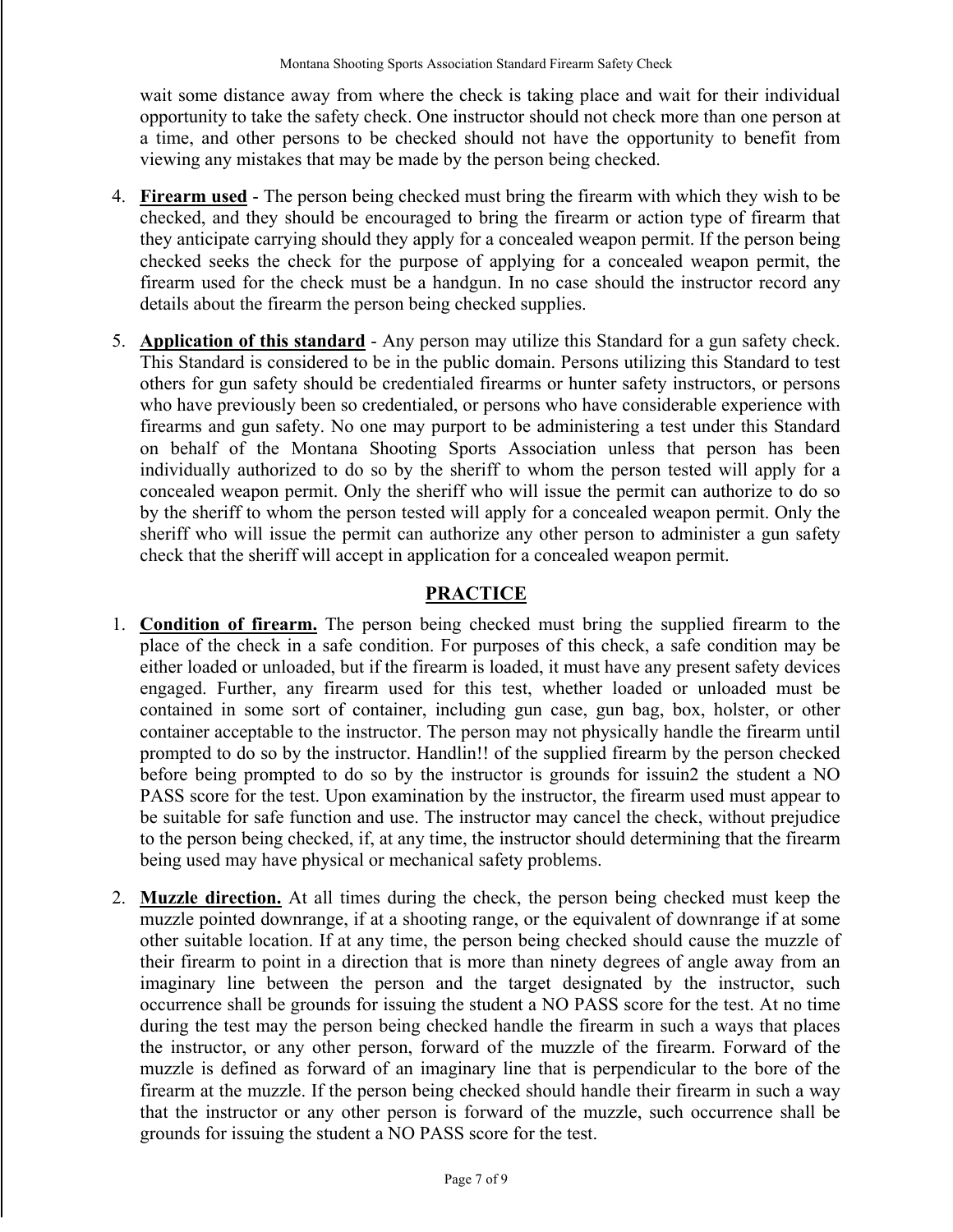- 3. **Gun handling check.** Upon being prompted to do so by the instructor, and with strict attendance to muzzle direction, the person being checked should remove their firearm from its container, and demonstrate the following to the instructor:
	- a. Loading and unloading of the firearm, and
	- b. Activation and deactivation of any safety devices on the firearm, and
	- c. Firing the firearm without ammunition (dry firing), and
	- d. That the person is physically strong enough and able to perform these functions.

For purposed of satisfying the instructor, the student must demonstrate these functions to the complete satisfaction of the instructor. The instructor administering the check will be the final judge of whether the person being checked has sufficient skills to reasonably handle their firearm in a safe manner. For the guidance of the instructor, the instructor should not demand expert gun handling skills. Rather, the instructor should ascertain that the student has a reasonable grasp of basic gun handling and safety procedures. If at any time during the gun handling test the student should experience an accidental discharge of the firearm, such occurrence shall be grounds for issuing a NO PASS score for the test.

- 4. **Firing the firearm.** The instructor should provide the student with a paper or cardboard target, sixteen inches square or larger, at the distance of between ten and twenty feet from the student. The instructor will ask the student to fire six rounds at the target. The instructor is responsible for making the student uses eye and ear protection for this test. The instructor is responsible for ensuring that this test occurs with sufficient safety for the student, instructor, and any other persons present. The student should not be prompted for each step of this portion of the check, such as loading the firearm, deactivating safety devices, and rendering the firearm in a safe condition after firing. It is not a significant part of this test that the student display special or exceptional accuracy. Unless the instructor judges the student to be wildly inaccurate (such as all rounds off target), whatever accuracy results should be sufficient, as long as the student completes the firing sequence with full attention to safe gun handling.
- 5. **Home gun safety.** The instructor may question the student about safety procedures used by the student to store or handle the firearm away from the range or test site, including questions about what strategy the student may employ to prevent the firearm from being handled or misused by children. Whether the answers to such question satisfy the instructor is up to the judgement of the instructor. However, the instructor may not fail the student simply because the student does not always keep firearms unloaded or locked up at home. The instructor, at his discretion, may coach the student about home gun safety procedures.

Once the student has completed the firing sequence, has returned their firearm to a safe condition, has replaced their firearm in the container in which it arrived, and has answered any relevant question posed by the instructor, the safety check is complete.

6. **Scoring the student.** If the student has violated any of the safety procedures highlighted above for which the instructor MAY issue a DO NOT PASS score, the instructor MAY fail the student and decline to issue any credentials signifying the student's satisfactory completion of the test. If the student has violated any TWO of the safety procedures highlighted about for which the instructor MAY issue a DO NOT PASS score, the instructor MUST fail the student and decline to issue any credentials signifying the student's